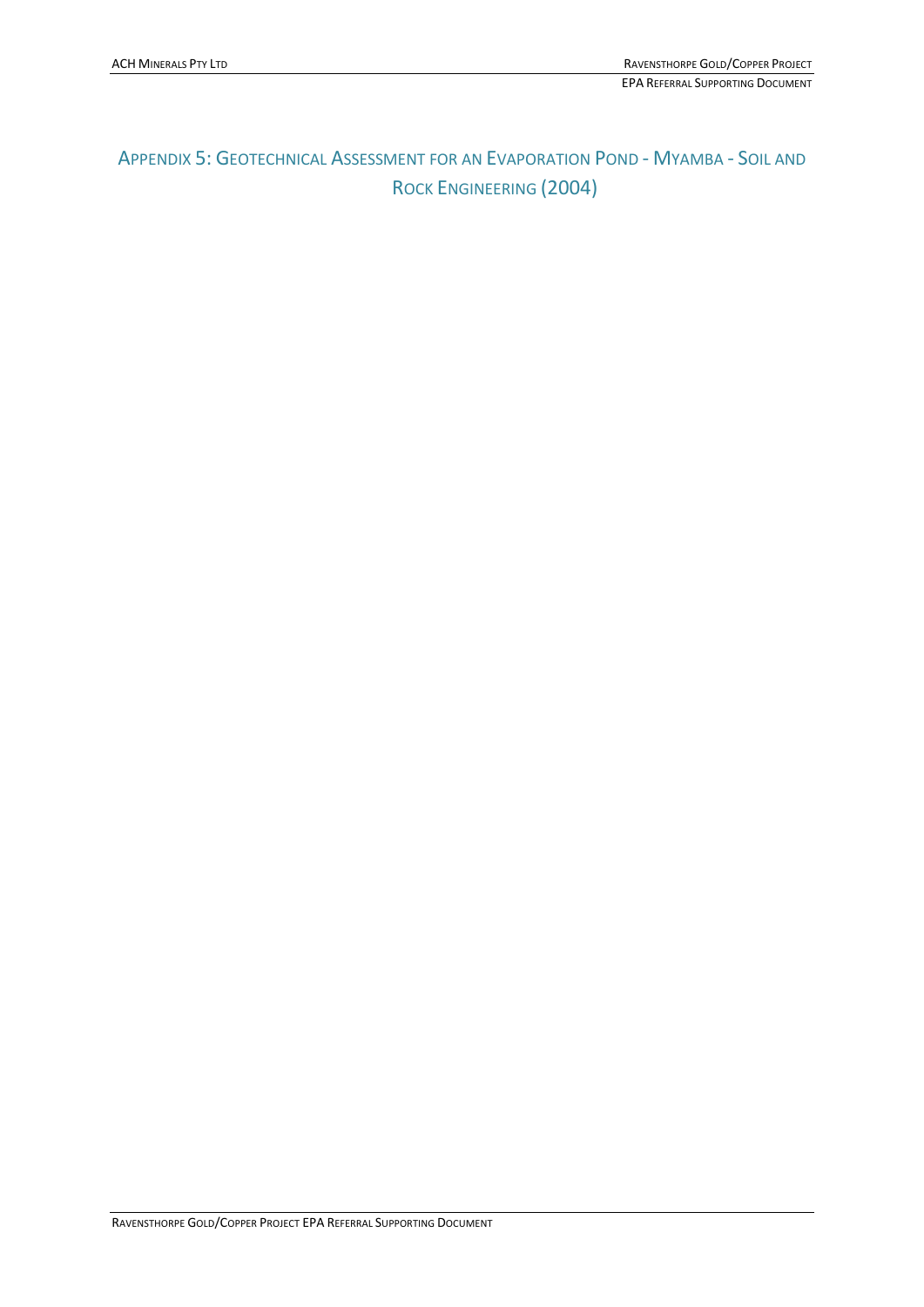#### **TRILOGY WATER STORAGE FACILITY GEOTECHNICAL ASSESSMENT PHILLIPS RIVER PROJECT**

**Report prepared for:** 

**TECTONIC RESOURCES NL SUITE 4 100 HAY STREET SUBIACO WA 6902** 

**Report prepared by:** 

**SOIL & ROCK ENGINEERING (A Division of Coffey Geosciences Pty Ltd) PO BOX 1530 OSBORNE PARK WA 6916** 

**Our ref: PS5720.03-AG WSF Geotech Date: 5 October, 2004**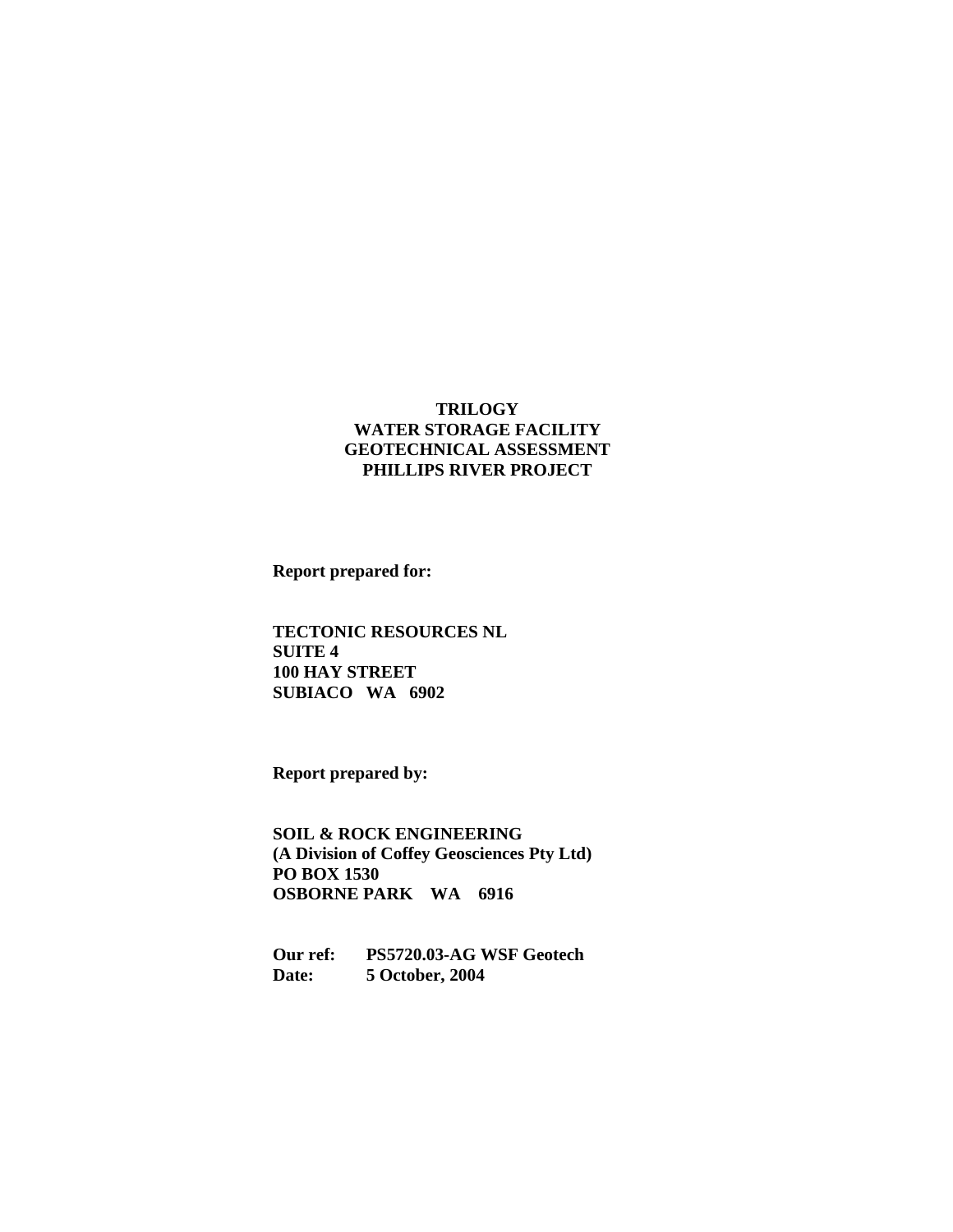# **TABLE OF CONTENTS**

| 1.0 |                                        | <b>INTRODUCTION</b>                                                                                                                                                                                                                                                      | $\boldsymbol{2}$                                                                                                                           |  |
|-----|----------------------------------------|--------------------------------------------------------------------------------------------------------------------------------------------------------------------------------------------------------------------------------------------------------------------------|--------------------------------------------------------------------------------------------------------------------------------------------|--|
| 2.0 |                                        | <b>INFORMATION SUPPLIED</b>                                                                                                                                                                                                                                              | $\boldsymbol{2}$                                                                                                                           |  |
| 3.0 |                                        | <b>SITE CONDITIONS</b>                                                                                                                                                                                                                                                   | $\boldsymbol{2}$                                                                                                                           |  |
| 4.0 |                                        | <b>DESCRIPTION OF FIELDWORK</b>                                                                                                                                                                                                                                          | $\boldsymbol{2}$                                                                                                                           |  |
|     | 4.1                                    | General                                                                                                                                                                                                                                                                  | $\sqrt{2}$                                                                                                                                 |  |
|     | 4.2                                    | <b>Test Pitting</b>                                                                                                                                                                                                                                                      | $\sqrt{2}$                                                                                                                                 |  |
| 5.0 |                                        | DESCRIPTION OF LABORATORY TESTING                                                                                                                                                                                                                                        | $\boldsymbol{2}$                                                                                                                           |  |
| 6.0 |                                        | <b>RESULTS OF INVESTIGATION</b>                                                                                                                                                                                                                                          |                                                                                                                                            |  |
|     | 6.1                                    | <b>Geological Setting</b>                                                                                                                                                                                                                                                | $\mathfrak{2}$                                                                                                                             |  |
|     | 6.2                                    | <b>Ground Conditions</b><br>6.2.1<br><b>Trilogy WSF</b><br>6.2.2<br>Kundip                                                                                                                                                                                               | $\sqrt{2}$<br>$\mathbf{2}$<br>$\sqrt{2}$                                                                                                   |  |
|     | 6.3                                    | Groundwater                                                                                                                                                                                                                                                              | $\mathbf{2}$                                                                                                                               |  |
| 7.0 | <b>CONCLUSIONS AND RECOMMENDATIONS</b> | $\boldsymbol{2}$                                                                                                                                                                                                                                                         |                                                                                                                                            |  |
|     | 7.1                                    | General                                                                                                                                                                                                                                                                  | $\mathfrak{2}$                                                                                                                             |  |
|     | 7.2                                    | Geotechnical Parameters for Embankment Design<br><b>Trilogy WSF</b><br>7.2.1<br>7.2.2<br>Kundip WSF                                                                                                                                                                      | $\sqrt{2}$<br>$\overline{2}$<br>$\overline{2}$                                                                                             |  |
|     | 7.3                                    | <b>Stability Analyses Trilogy WSF</b><br>7.3.1<br>Method of Stability Analysis<br>7.3.2<br><b>Material Input Parameters</b><br>7.3.3<br><b>Results of Stability Analyses</b>                                                                                             | $\overline{2}$<br>$\overline{2}$<br>$\sqrt{2}$<br>$\overline{2}$                                                                           |  |
|     | 7.4                                    | Seepage Characteristics of the Water Storage Area<br><b>Trilogy WSF</b><br>7.4.1                                                                                                                                                                                         | $\sqrt{2}$<br>$\overline{2}$                                                                                                               |  |
|     | 7.5                                    | <b>Construction Considerations</b><br>7.5.1<br>General<br>7.5.2<br>Site Preparation<br>7.5.3<br>Proof Compaction<br>7.5.4<br><b>Fill Selection Requirements</b><br>7.5.5<br><b>Compaction Requirements</b><br>7.5.6<br>Site Drainage<br>7.5.7<br>Monitoring Water Levels | $\mathbf{2}$<br>$\overline{c}$<br>$\overline{c}$<br>$\overline{c}$<br>$\overline{c}$<br>$\overline{c}$<br>$\overline{c}$<br>$\overline{2}$ |  |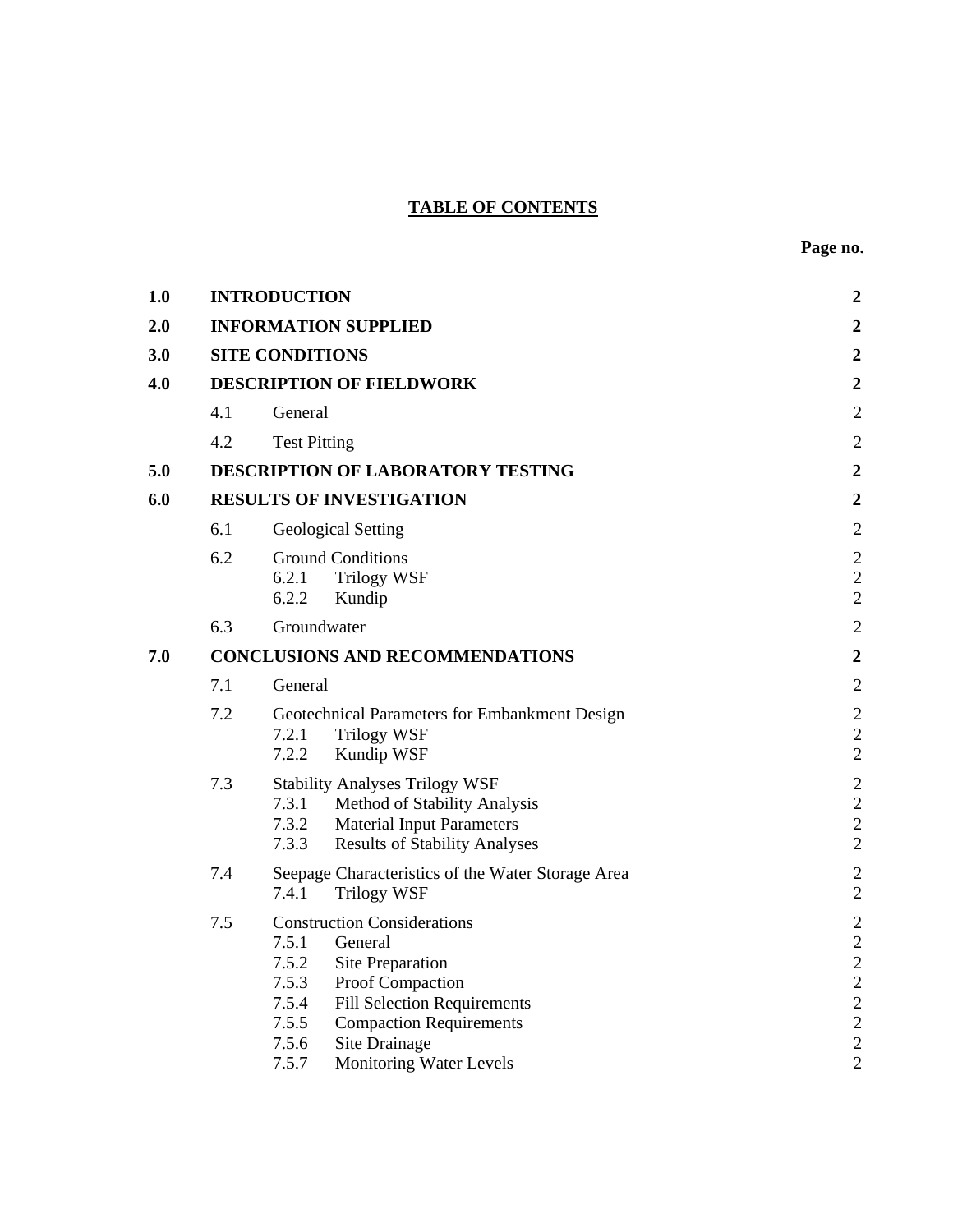| 8.0  | UNEXPECTED VARIATIONS IN GROUND CONDITIONS                |  |
|------|-----------------------------------------------------------|--|
| 9.0  | RECOMMENDATIONS FOR FURTHER GEOTECHNICAL INVESTIGATIONS 2 |  |
| 10.0 | <b>STANDARDS AND REFERENCES</b>                           |  |
|      |                                                           |  |

# LIST OF FIGURES (behind text)

| Site Plan                                                                                    | <b>FIGURE</b>                                        |  |
|----------------------------------------------------------------------------------------------|------------------------------------------------------|--|
| <b>LIST OF APPENDICES</b> (behind Figures)                                                   |                                                      |  |
| <b>Field Investigation Results</b><br><b>Laboratory Testing</b><br><b>Stability Analyses</b> | <b>APPENDIX A</b><br><b>APPENDIX B</b><br>APPENDIX C |  |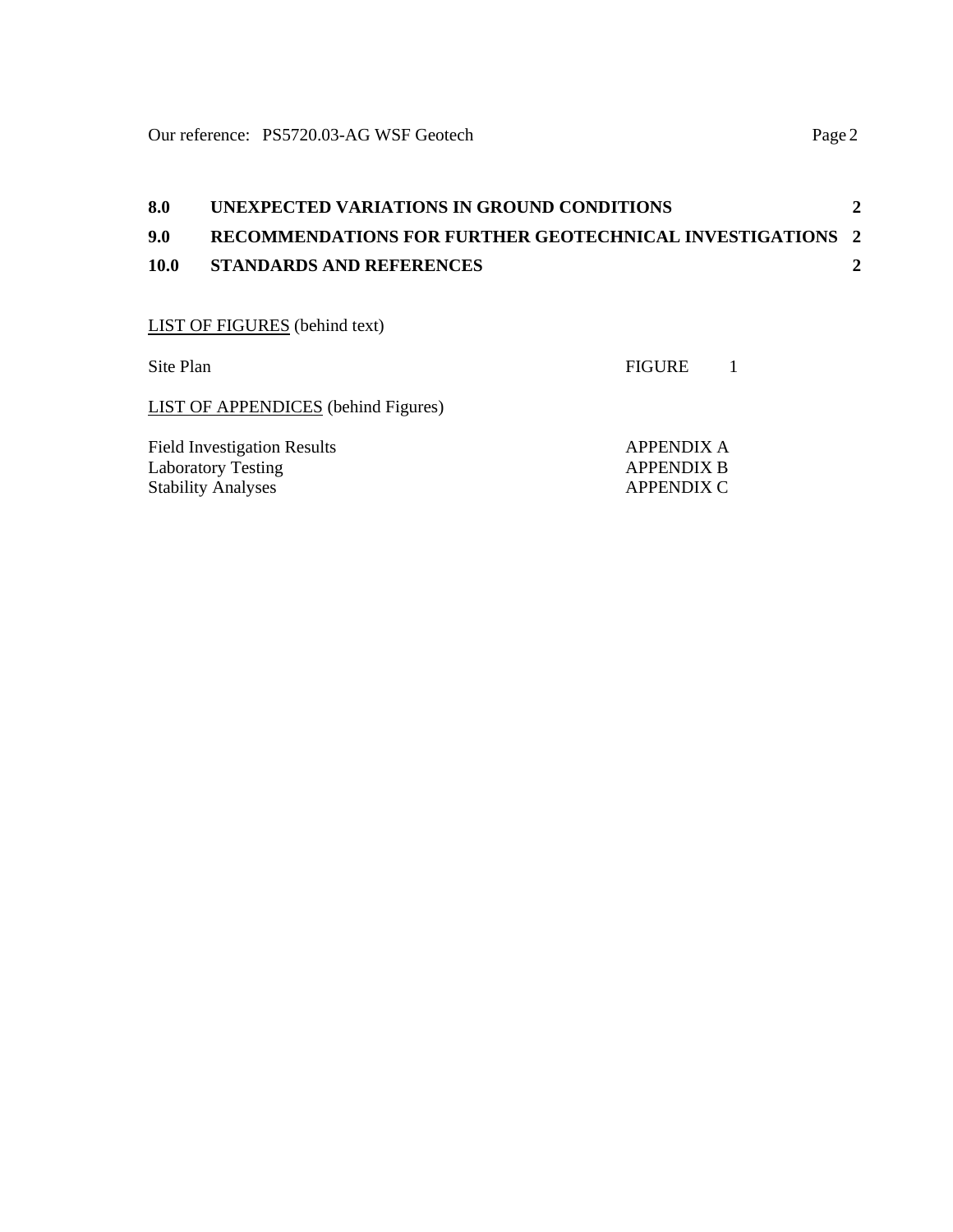Project no: ps5720/03 5 October, 2004 Our ref: PS5720.03-AG WSF Geotech

**PROJECT: TRILOGY AND KUNDIP WATER STORAGE FACILITIES CLIENT: TECTONIC RESOURCES NL LOCATION: RAV 8 MINE SUBJECT: GEOTECHNICAL ASSESSMENT** 

#### **1.0 INTRODUCTION**

This report presents the results of a geotechnical assessment carried out for the proposed water storage facilities (WSF) at the Trilogy and Kundip Mine Sites for Tectonic Resources NL.

The purpose of the geotechnical investigation is to report on:

- (i) Soil, rock and groundwater conditions within the foundation zone for the containment embankment and adjacent reservoir area.
- (ii) Suitable geotechnical parameters for embankment design.
- (iii) Seepage characteristics of the reservoir area.
- (iv) Stability assessment of the embankment geometry.
- (v) Construction considerations pertinent to the proposed development, including suitability of materials for fill, compaction control and groundwater control during construction.

The study was commissioned by Tectonic Resources NL owner of the Trilogy and Kundip Projects via Purchase Order R08448.

This report is prepared and is to be read subject to the terms and conditions contained in our proposal which was accepted on 16 January 2004. Our advice is based on the information stated and on the assumptions expressed herein. Should that information or the assumptions be incorrect then Soil & Rock Engineering, a division of Coffey Geosciences Pty Ltd shall accept no liability in respect of the advice whether under law of contract, tort or otherwise.

#### **2.0 INFORMATION SUPPLIED**

The following information was supplied by the client:

(i) A contour plan of the area around the Trilogy Pit.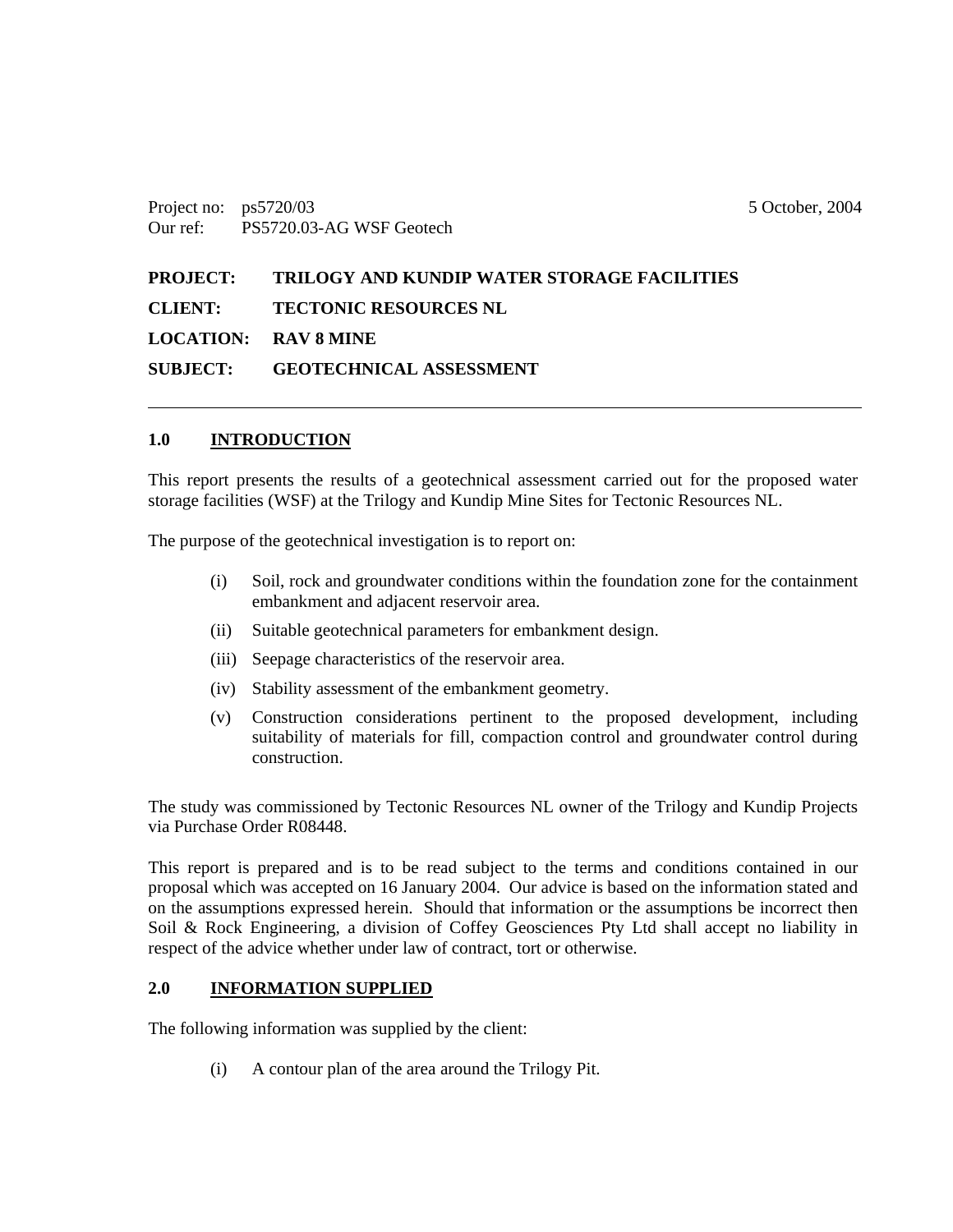- (ii) A copy of the report by Rockwater Pty Ltd entitled, *'Trilogy Gold and Base Metal Project Hydrogeological Investigation: Results of Exploratory Drilling, Construction of a Test Production Bore, Test Pumping and Numerical Modelling',* dated March 2004.
- (iii) A copy of the report by Rockwater Pty Ltd entitled, *'Kundip Copper & Gold Project Hydrogeological Investigation: and Monitoring Bore Completion Report',* dated March 2004.

Based on this information and discussion with the client we understand the proposed development will comprise water storage facilities to accommodate mine dewatering from the Trilogy Pit. Hydrogeology studies indicate a likely dewatering rate of  $250m<sup>3</sup>/day$  to  $37m$  below ground level and a likely dewatering rate of  $2,500m^3$ /day to lower the groundwater to 100m below ground level.

The water storage facilities at the Kundip Pit will be relatively small as the hydrogeological studies indicated most bores were dry, the maximum flow being approximately  $60m^3$ /day from one bore. Requirements for mine water for dust suppression and other uses may exceed the available supply of water from dewatering activities.

#### **3.0 SITE CONDITIONS**

The Trilogy site is located on grazing land approximately 18kms south southwest of the Rav 8 Mine. Kundip is located approximately 12kms southwest of the Rav 8 Mine.

At the time of the investigation fieldwork, 16 March 2004, site features at Trilogy comprised cleared land with a gently fall to the south estimated at 1 in 100.

At the time of the investigation fieldwork, 16 March 2004, site features at Kundip comprised a clearing within a drainage line which had previously been used as a water storage dam as part of the previous mining operations. The valley with a gently fall to the southwest estimated at 1 in 80, with the valley sides, which were covered in trees and shrubs having slopes estimated at 1 in 30. It is understood that given the small size of water storage required that the site assessed may not be the final site for the Kundip water storage and that a compacted clay liner or HDPE lined storage may considered.

The site is located near Ravensthorpe, Western Australia which, according to AS1170.4-1993, has an acceleration coefficient of 0.08.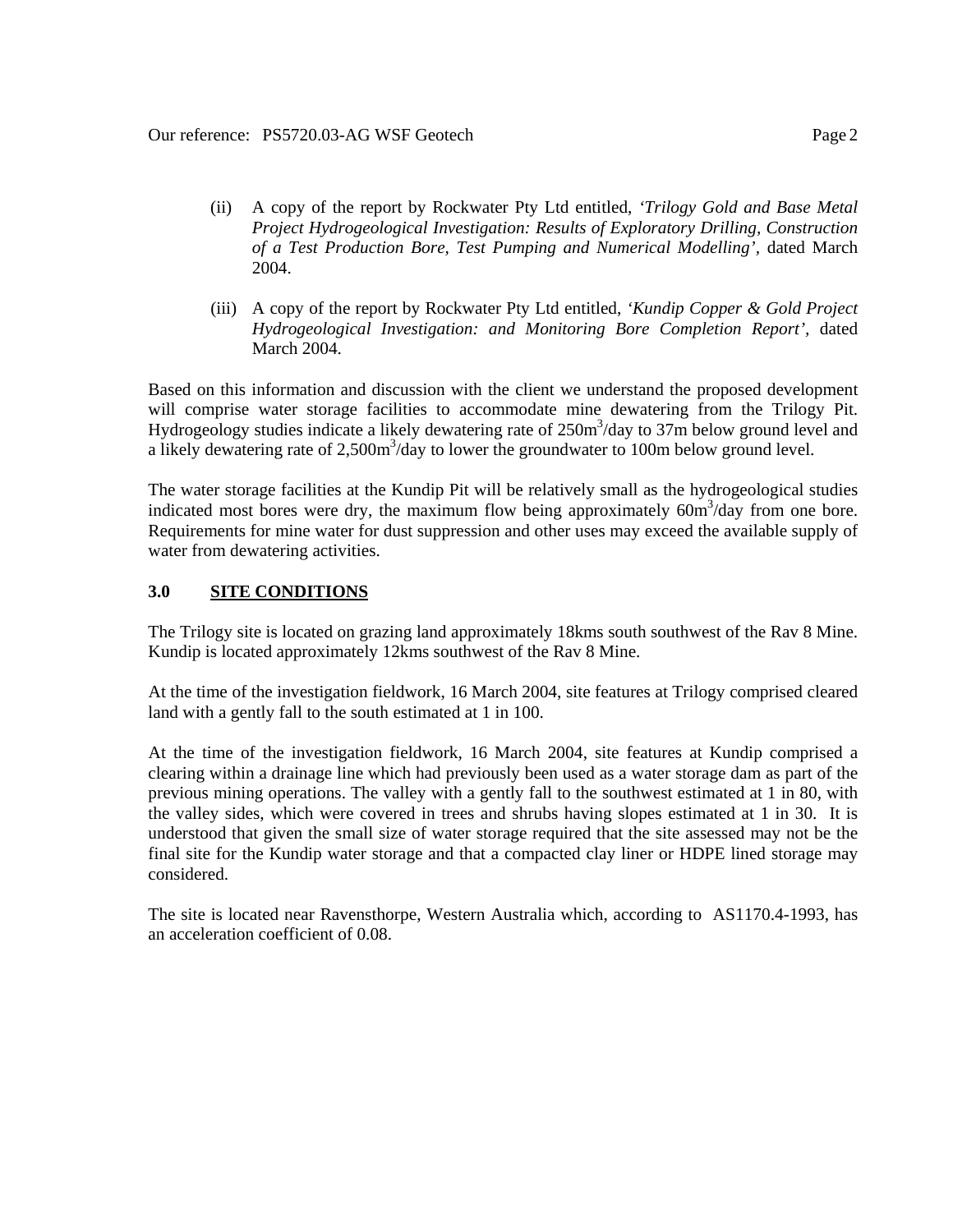### **4.0 DESCRIPTION OF FIELDWORK**

#### **4.1 General**

Fieldwork was carried out under the supervision of a Principal Geotechnical Engineer from Soil & Rock Engineering on 16 March 2004. The requirements of Australian Standard AS 1726-1993 were used as a guide for the investigations.

# **4.2 Test Pitting**

A total of 10 test pits were excavated by a JCB 3CX backhoe at the Trilogy Site to depths varying from 2.8m to 3.3m below the existing ground surface at the approximate locations shown on Figure 1.

A total of 3 test pits were excavated by a JCB 3CX backhoe at the Kundip Site to depths varying from 1.0m to 2.7m below the existing ground surface.

Disturbed samples of representative soil types were taken from testpit locations at Trilogy for laboratory examination and testing.

The records of the test pit logs from the Trilogy Site showing the detailed descriptions of the major strata intersected, the depths at which the samples were taken and insitu tests carried out and the results of these tests are presented in Appendix A. The Method of Soil Classification and Notes and Abbreviations on the Logs precede the logs as Figures A1 and A2.

No testpit logs are provided for the Kundip site as the actual final position of the water storage dam had not been chosen at the time of the investigation. A description of the materials encountered is provided in Section 6.0.

#### **5.0 DESCRIPTION OF LABORATORY TESTING**

Laboratory testing was carried out in accordance with the general requirements of the latest edition of AS 1289. Where a test was not covered by an Australian standard, a local or International standard was adopted and noted on the laboratory test certificate. The testing was carried out by, Coffey Geosciences Soil Laboratory, a NATA registered Testing Authority.

The extent of testing carried out to provide the geotechnical parameters required for this study is presented in Table 1.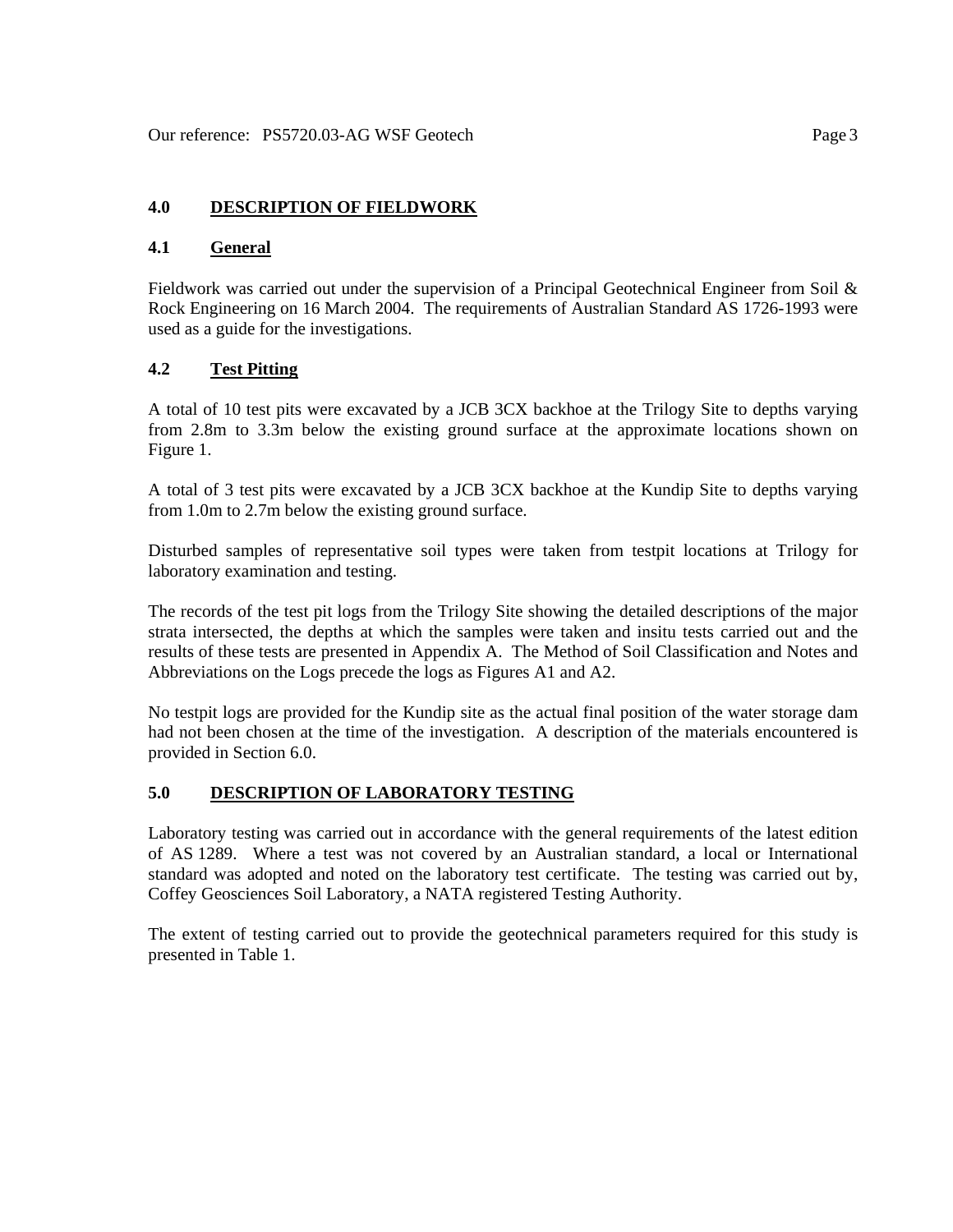#### **Table 1 Laboratory Testing**

| <b>Type of Test</b>        | <b>Number</b> |
|----------------------------|---------------|
|                            |               |
| Particle size distribution |               |
| Atterberg limits           |               |
| Linear shrinkage           |               |

Test certificates for the above mentioned tests are attached in Appendix B.

# **6.0 RESULTS OF INVESTIGATION**

#### **6.1 Geological Setting**

The site of the Trilogy WSF is located over a shallow surface covered of sandy clay / clayey sand in an area of phyllitic schist and carbonaceous shale (with minor quartzite) of the Proterozoic Mount Barren Beds. These sediments unconformably overlie the Archaean succession of the southern part of the Yilgarn Block.

The Kundip area is characterised by a very shallow colluvial ( clay, gravel and cobble mix) overlying steeply dipping mafic to intermediate volcanic rocks of Archaean age with some mafic schists.

#### **6.2 Ground Conditions**

#### **6.2.1 Trilogy WSF**

The ground conditions intersected by the testpits can be generalised according to the following subsurface sequence:

| <b>TOPSOIL</b>  |          | loose, grey silty sand, fine to medium grained<br>with gravels and organic material (grass cover and<br>root zone) extending to depths of between 0.05m<br>to 0.3m overlying. |
|-----------------|----------|-------------------------------------------------------------------------------------------------------------------------------------------------------------------------------|
| SANDY CLAY (CI) | $\cdots$ | very stiff to hard, orange / brown / yellow,<br>moisture content less than the plastic limit,<br>medium plasticity, extending to depths of 3.0m,<br>overlying.                |
| <b>PHYLLITE</b> |          | very low strength, extremely weathered, light grey<br>to reddish yellow to the terminal depth of the pit,<br>where encountered.                                               |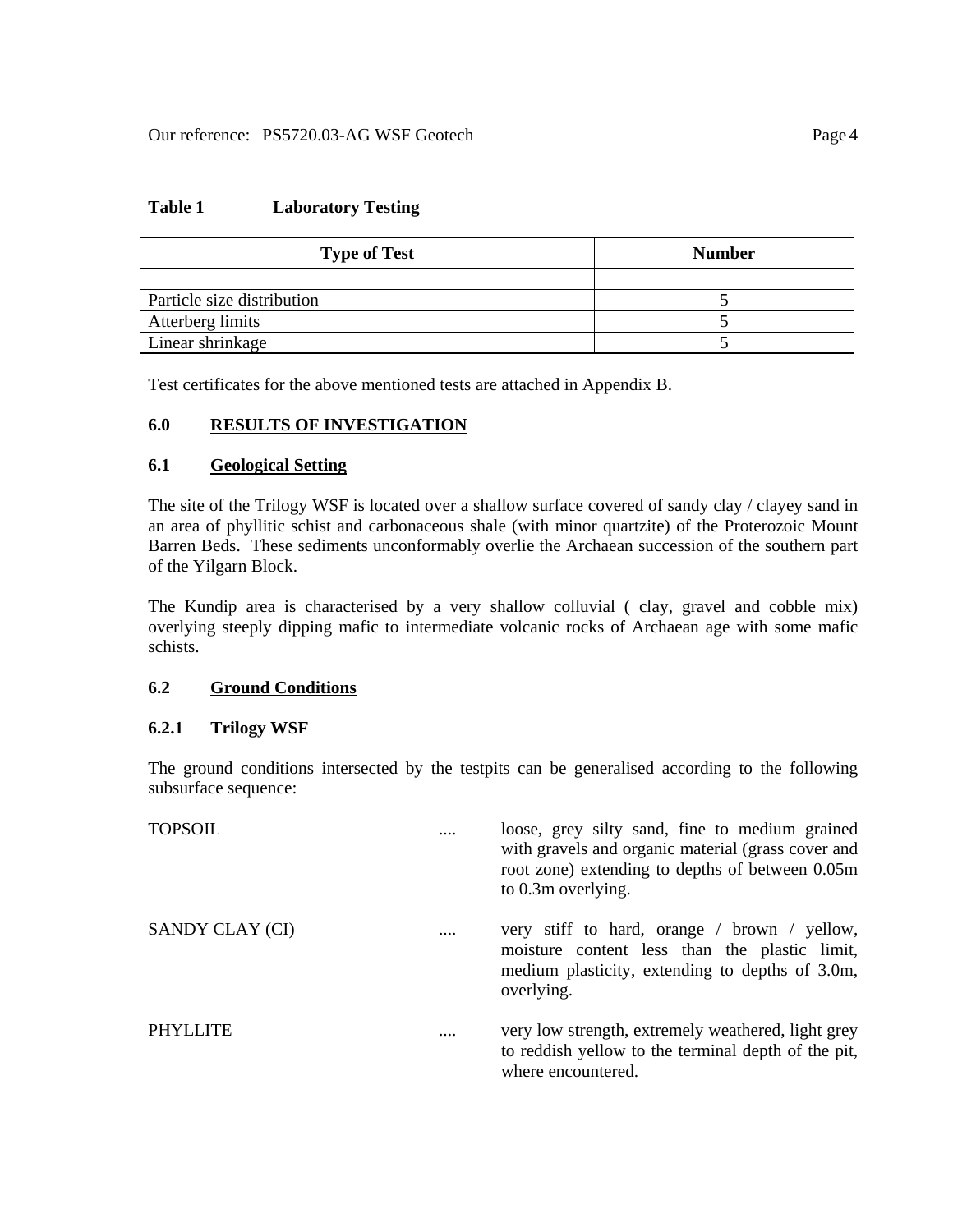It should be noted that Testpit 8 encountered silty sand beneath the topsoil, clayey gravel and gravely sandy clay over a ferruginous cemented sand/gravel hardpan at 2.0m depth, which extended to 2.7m

For a detailed description of the ground conditions investigated, the reader is referred to the logs presented in Appendix A. There are always some variations in subsurface conditions across the site which cannot be fully defined by investigation. It is therefore unlikely that the measurements and values obtained from sampling and testing undertaken as part of this investigation of the Trilogy Site will represent the extremes of conditions which exist within the site.

The site shows some variability between the testpits. After topsoil removal and prior to commencement of construction further investigation of near surface areas by ripping watering and compaction is required to more fully delineate the extent of the clayey gravel similar to that encountered in Testpit 8. Compaction of 500mm of clay over these areas will be required.

# **6.2.2 Kundip**

All 3 testpits excavated at Kundip encountered a mixture of clay gravel and cobbles (colluvial materials) over rock, with the depth of colluvial materials varying from 1.0m to 2.7m. It is therefore unlikely that the measurements and values obtained from sampling and testing undertaken as part of this investigation of the Kundip Site will represent the extremes of conditions which exist within the site.

# **6.3 Groundwater**

No groundwater was encountered during the testpit excavations at Trilogy or Kundip.

# **7.0 CONCLUSIONS AND RECOMMENDATIONS**

# **7.1 General**

Based on the above results of this study, the following conclusions have been determined and recommendations have been provided. It should be noted that the ground encountered by the testpits represent the ground conditions at the location where the tests have been undertaken and as such are an extremely small proportion of the site to be developed. Accordingly, variations to the ground conditions are likely and allowance should be made for variability in the design and construction budgets.

Whilst, to the best of our knowledge, the information contained in this report is accurate at the date of issue, ground conditions including groundwater levels can change in a limited time or due to seasonal fluctuations. For example fill could be added to a site or surface materials removed from a site which will therefore change the thickness of surface materials and depth to the underlying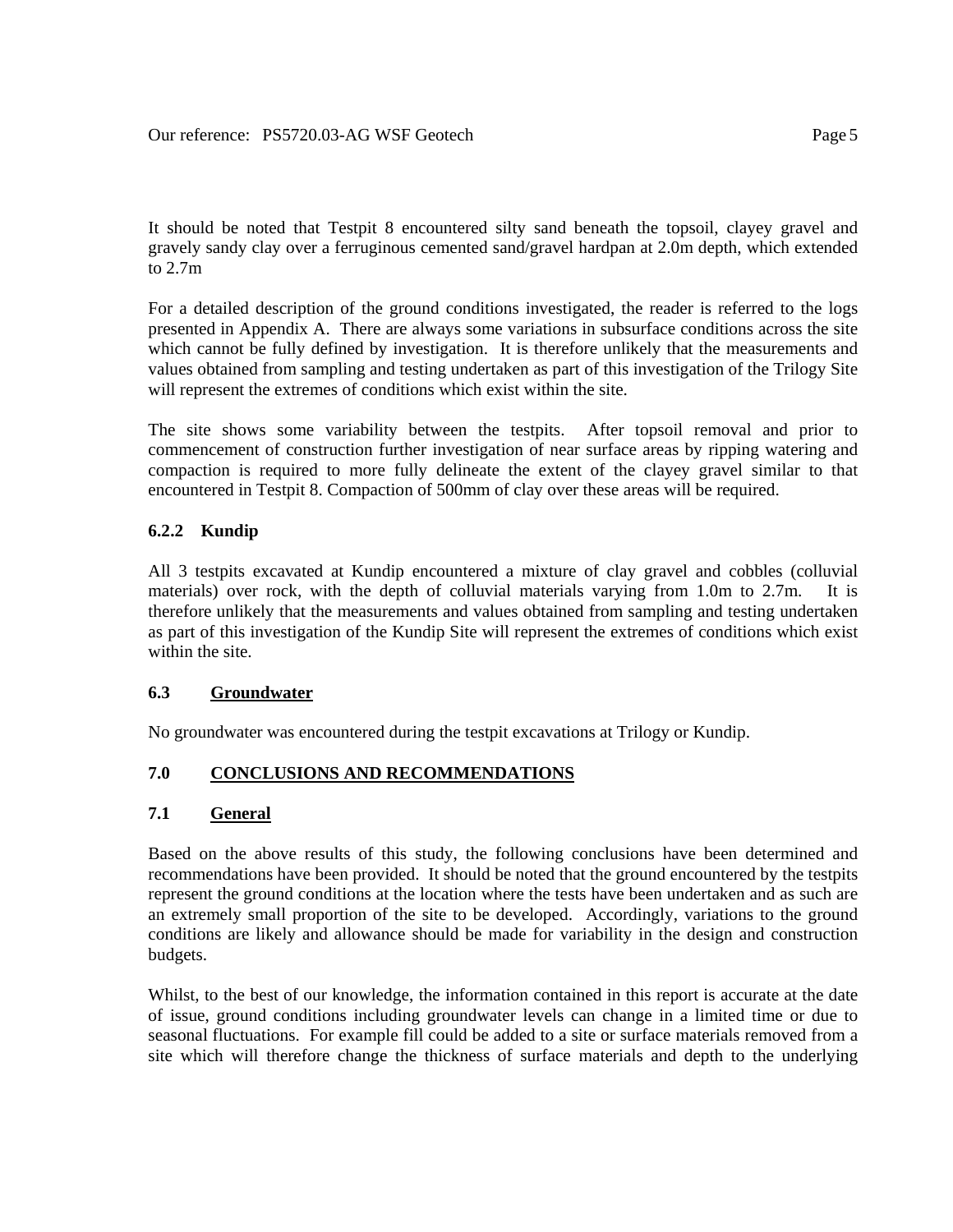materials. The potential for change in ground conditions should be recognised particularly if this report is used after a protracted delay.

# **7.2 Geotechnical Parameters for Embankment Design**

# **7.2.1 Trilogy WSF**

The design concept for the Trilogy WSF (TWSF) incorporates perimeter embankments constructed with sandy clay sourced from the surface of the Trilogy Pit or within the facility and a compacted clay liner on the 'floor' of the facility.

Stage 1 of the facility will have a maximum evaporation area of 7.3ha and the perimeter embankments will have a maximum height of 4m. The TWSF will be constructed in stages with cells added to cater for the expected increase in dewatering flows. The facility could have an ultimate area of approximately 80ha.

Based on the low embankment height batter slopes adopted in the design are 1:2 (vertical:horizontal) upstream and 1:2.75 (vertical:horizontal) downstream. The slope geometry has been checked by conducting stability analyses of the embankment design concept, ref to Section 7.3.

# **7.2.2 Kundip WSF**

The proposed Kundip WSF is relatively small sized turkeys nest dam with a capacity of approximately  $2,500m^3$ . It will be constructed from completely weathered overburden materials such as schist or similar, compacted to achieve a low permeability. No stability or seepage assessment has been made of this structure as it may be located upstream of and adjacent to mine waste dumps.

# **7.3 Stability Analyses Trilogy WSF**

# **7.3.1 Method of Stability Analysis**

Stability analyses of the design concept (refer to the Notice of Intent document) have been carried out using a computer model which analyses the stability of potential circular slip planes within the mass of the water storage embankment by the Bishop's method. The computer programme "SlopeW" was used for this purpose.

# **7.3.2 Material Input Parameters**

The design parameters adopted in the stability analyses for each of the different material types are summarised on the plots presented in Appendix C. These parameters have been assumed based on classification testing.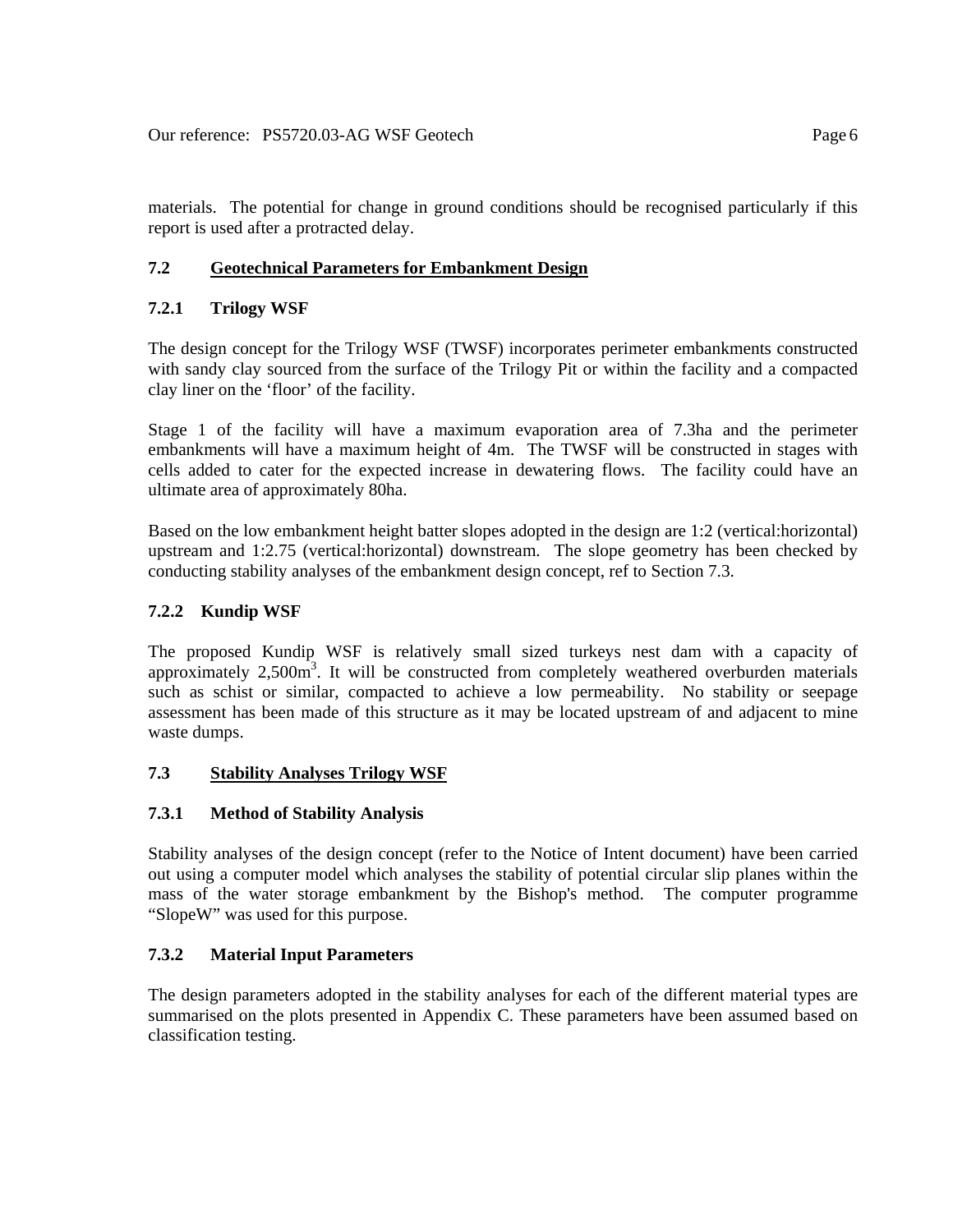The following cases have been considered as part of the stability analyses of the design concept presented in this Notice of Intent:

- **Case 1** The perimeter embankments, maximum height 4m and assuming 'worst' case operating conditions (ie 'high' phreatic surface).
- **Case 2** As for Case 1, but subject to an earthquake loading. An acceleration coefficient of 0.08 was adopted (a 1 in 500 year event (approximately) for "rock" conditions in accordance with AS1170.4-1993).

#### **7.3.3 Results of Stability Analyses**

A copy of the computer printouts showing the results of the analyses are attached to this report in Appendix C. The results are summarised in Table 2, below.

#### **Table 2 Results of Stability Analyses**

| <b>Case Number</b> | <b>Factor of Safety</b> | <b>Recommended</b><br><b>Minimum Factors</b><br>of Safety for each Case |
|--------------------|-------------------------|-------------------------------------------------------------------------|
| Case 1             | 1.72                    | 1.50                                                                    |
| Case 2             | 1.37                    | 1.10                                                                    |

The slope stability analyses indicate that Cases 1 and 2 have adequate factors of safety when compared with recommended minimum factors of safety  $(ANCOLD (1999)^3)$ . The material parameters adopted in the analyses should be confirmed during Stage 1 construction, by additional sampling and triaxial testing.

#### **7.4 Seepage Characteristics of the Water Storage Area**

#### **7.4.1 Trilogy WSF**

The site of the proposed Trilogy is underlain be sandy clay of medium plasticity and it is expected than with compaction of a 500mm layer of mine water overburden the hydraulic conductivity of the base with be in the order of 1.0 x  $10^{-9}$ m/sec. Testing during construction is recommended to confirm this assumption.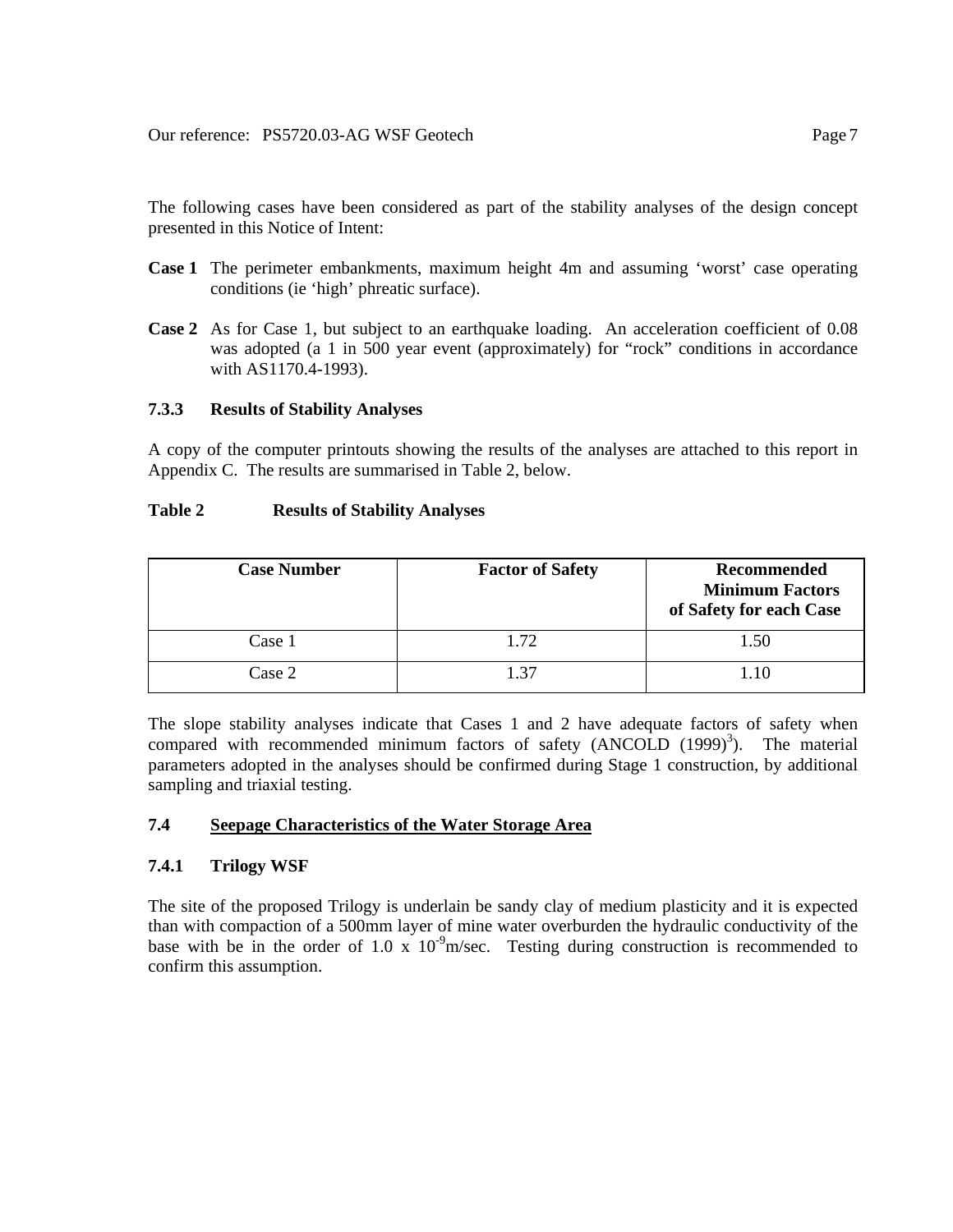### **7.5 Construction Considerations**

### **7.5.1 General**

There are a number of activities that must be undertaken during construction to ensure compliance with design and to ensure the smooth running of the project. The following activities should be carried out during the contract.

#### **7.5.2 Site Preparation**

All organic materials should be stripped and stockpiled as instructed by the Superintendent or his nominated representative.

The investigation intersected organic material to depths varying from 0.05m to 0.30m at Trilogy. Variations to this depth range may be present over the site. The site at Kundip had previously been disturbed and no topsoil was present.

The organic material is not suitable for use as filling. It is only suitable for landscaping purposes.

It should be noted that ground conditions and particularly groundwater levels may vary with the seasons. As such, site preparation procedures may differ from the above if development proceeds during winter months.

#### **7.5.3 Proof Compaction**

After the site for the water storage facilities has been stripped, scarified and watered to the satisfaction of the Supervising Engineer, the site should be proof compacted using a heavy, selfpropelled, vibrating roller, capable of operating in variable frequency modes. A Dynamic CA 251D, or equivalent, is recommended.

#### **7.5.4 Fill Selection Requirements**

For this study, fill shall comprise mine waste or insitu materials defined as fill satisfying the following criteria:

- (i) Containing more than 35% by weight of soil fractions finer than 0.075mm.
- (ii) Having a liquid limit of not less than 35% and not greater than 50% and a plasticity index equal to or greater than 25%, (i.e. medium plasticity).

It is recommended that a 25 kg representative sample(s) of the proposed fill be delivered to a N.A.T.A. registered Testing Authority at least one week before approval is required.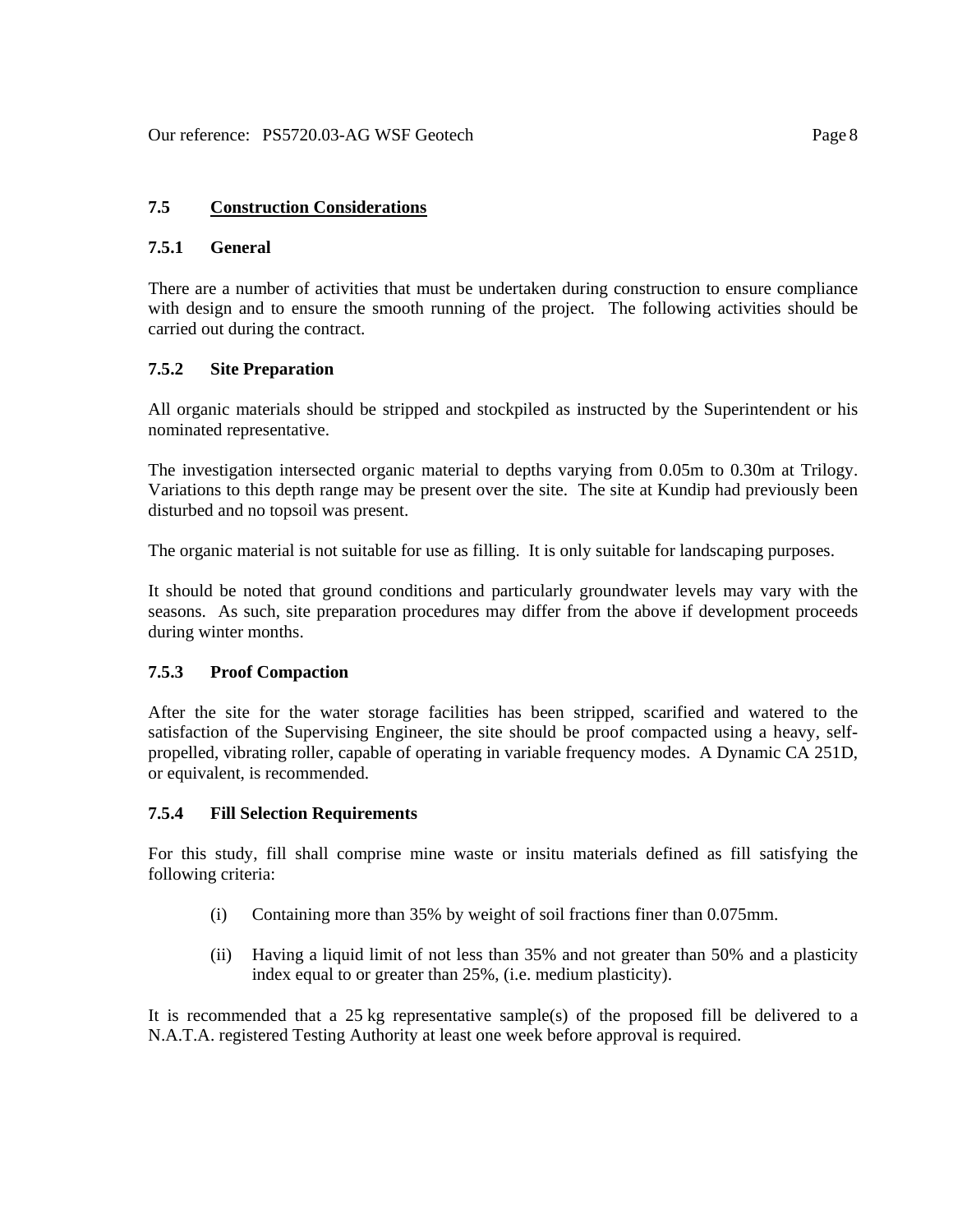# **7.5.5 Compaction Requirements**

The fill shall be compacted to achieve a dry density not less than 95% of the standard maximum dry density, as determined from AS 1289.5.1.1, with the materials placed at optimum moisture content  $+/-2\%$ .

The Contractor shall determine his loose lift thicknesses appropriate to his compaction plant to achieve the above compaction requirements.

It is recommended that the Contractor submits, in writing with his tender, details of his compaction plan including methods of compaction to achieve the specified level of compaction and his experience with similar materials.

Compliance with compaction requirements should be checked by carrying out field density tests, sand replacement, AS 1289.5.3.1 and/or nuclear density meter test AS 1289.5.8.1, and comparing the field results with the results of the laboratory modified compaction test AS 1289.5.2.1.

# **7.5.6 Site Drainage**

Runoff from upslope of the site should be collected and diverted away from the storage.

# **7.5.7 Monitoring Water Levels**

It is recommended that where containment embankment heights exceed 7.5m piezometers be installed to monitor phreatic water levels within the embankments. The siting of these monitoring points will depend on the final shape and construction procedure.

# **8.0 UNEXPECTED VARIATIONS IN GROUND CONDITIONS**

This report has been prepared for the use of Tectonic Resources NL for the Trilogy and Kundip Projects in accordance with generally accepted consulting practice. No other warranty, expressed or implied, is made as to the professional advice included in this report. This report has not been prepared for the use by parties other than Tectonic Resources NL and their respective consultants. This report may not contain sufficient information for the purposes of other parties or for other uses.

It should be noted that the ground investigated represents an extremely small proportion of the site to be developed and there are always some variations in subsurface conditions across a site which cannot be fully defined by investigation. Hence it is unlikely that the measurements and values obtained from sampling and testing during the investigation will represent the extremes of conditions which exist within the site. Accordingly, variations to the ground conditions are likely and allowance should be made for variability in the design and construction budgets.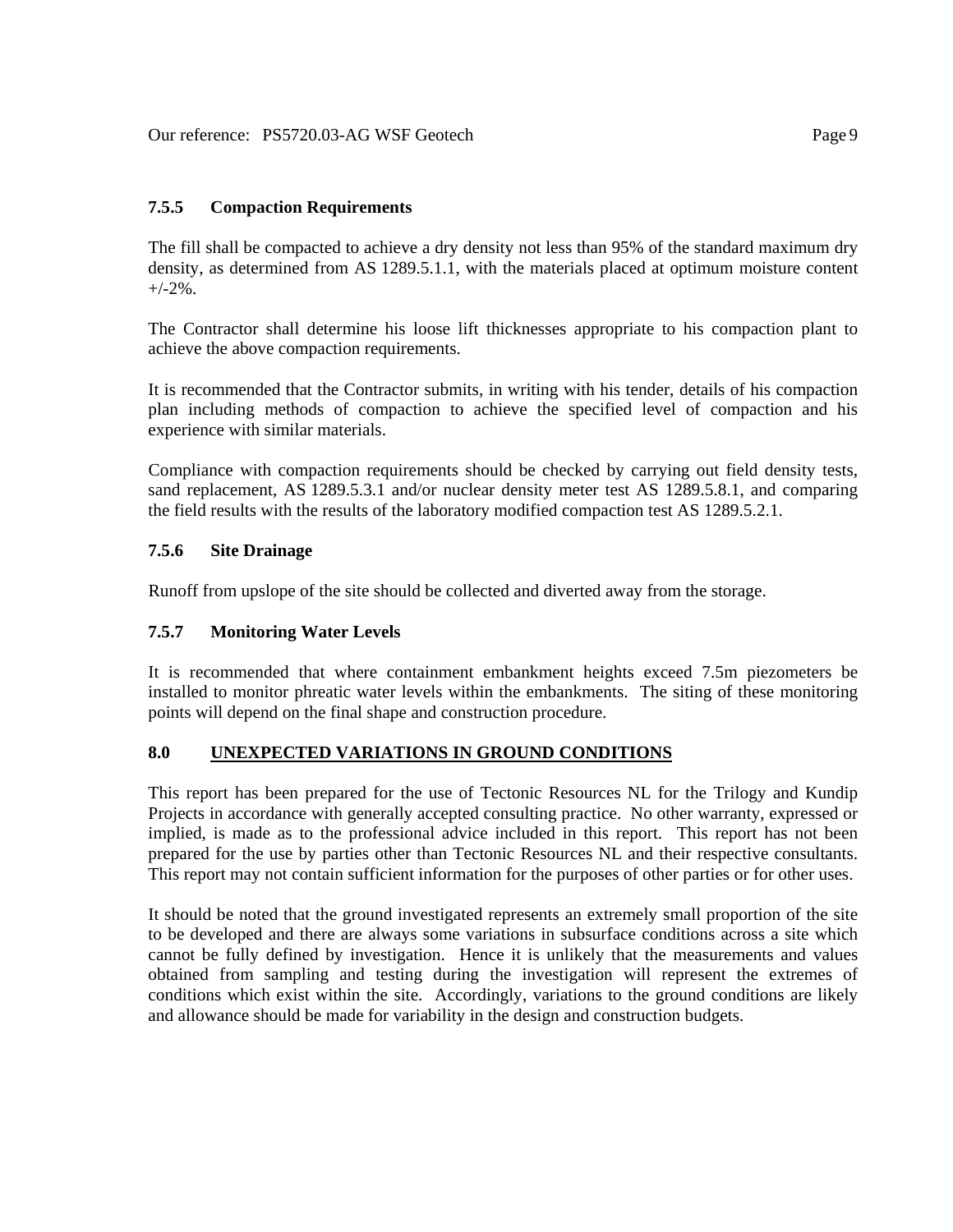Whilst, to the best of our knowledge the information contained in this report is accurate at the date of issue, ground conditions including groundwater levels can change in a limited time. For example fill could be added to a site or surface materials removed from a site. The potential for change in ground conditions should be recognised particularly if this report is used after a protracted delay.

If the ground conditions encountered during construction are significantly different from those described in this report and on which the conclusions and recommendations were based, then this office must be notified immediately.

# **9.0 RECOMMENDATIONS FOR FURTHER GEOTECHNICAL INVESTIGATIONS**

On the basis that the final site for the Kundip Water Storage Facility had not been selected it is recommended that a geotechnical assessment be made of the final site prior to construction to ensure the construction considerations detailed above are appropriate for the selected site.

#### **10.0 STANDARDS AND REFERENCES**

The following standards and references were used in the preparation of this report.

The Figures and appendices referred to herein are attached and complete this report.

- 1. AS 1726-1993 SAA Geotechnical Site Investigations.
- 2. AS 1289 Method of Testing Soils For Engineering Purposes.
- 3. Australian National Committee on Large Dams ANCOLD (1999), *'Guidelines on Tailings Dam Design, Construction and Operation'.*

**\* \* \* \* \***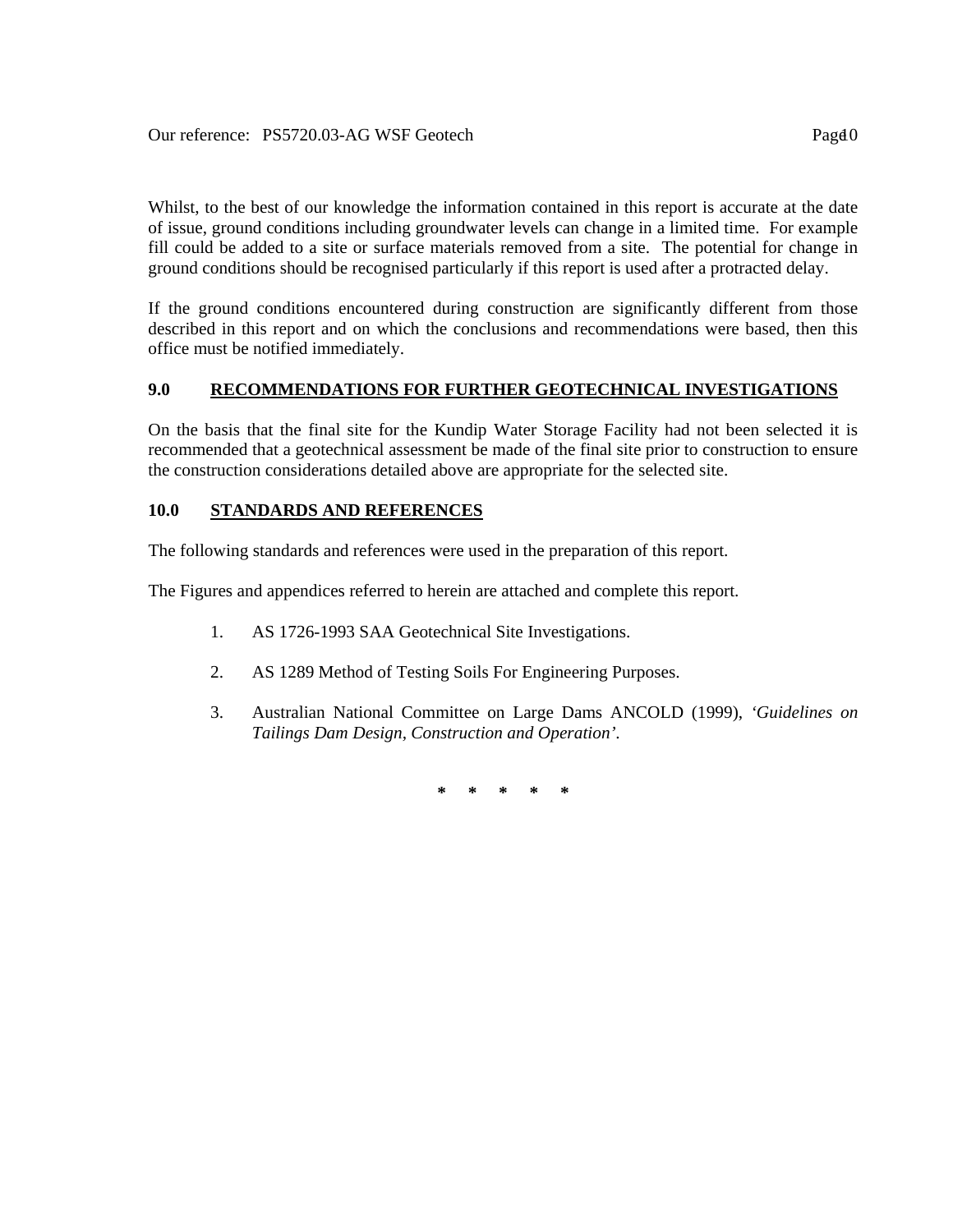# **PROJECT: TRILOGY AND KUNDIP WATER STORAGE FACILITIES CLIENT: TECTONIC RESOURCES N.L. LOCATION: RAV 8 MINE SUBJECT: APPENDIX A - FIELDWORK**

This appendix contains the following Figures:

| Method of Soil Classification   | FIGURE            | A1  |
|---------------------------------|-------------------|-----|
| Notes and Abbreviations on Logs | FIGURE            | A2. |
| <b>Testpit Logs</b>             | FIGURES A3 to A10 |     |

**\_\_\_\_\_\_\_\_\_\_\_\_\_\_\_\_\_\_\_\_\_\_\_\_\_\_\_\_\_\_\_\_\_\_\_\_\_\_\_\_\_\_\_\_\_\_\_\_\_\_\_\_\_\_\_\_\_\_\_\_\_\_\_\_\_\_\_\_\_\_\_\_\_\_\_\_\_\_** 

\* \* \* \* \*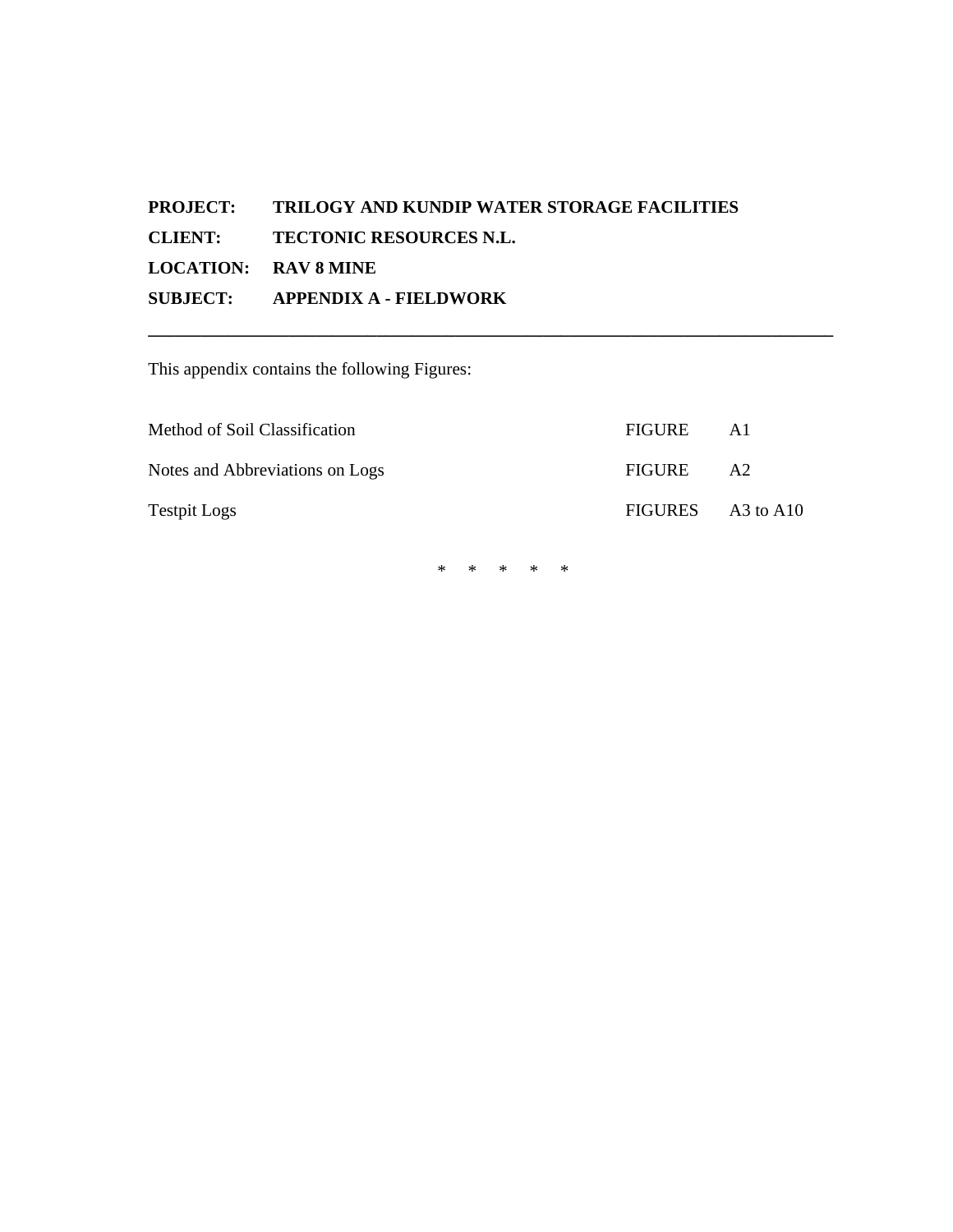# **PROJECT: TRILOGY AND KUNDIP WATER STORAGE FACILITIES CLIENT: TECTONIC RESOURCES N.L. LOCATION: RAV 8 MINE SUBJECT: APPENDIX B - LABORATORY TESTING**

This appendix contains the following Figures:

Laboratory Test Certificates FIGURES B1 to B5

\* \* \* \* \*

**\_\_\_\_\_\_\_\_\_\_\_\_\_\_\_\_\_\_\_\_\_\_\_\_\_\_\_\_\_\_\_\_\_\_\_\_\_\_\_\_\_\_\_\_\_\_\_\_\_\_\_\_\_\_\_\_\_\_\_\_\_\_\_\_\_\_\_\_\_\_\_\_\_\_\_\_\_\_**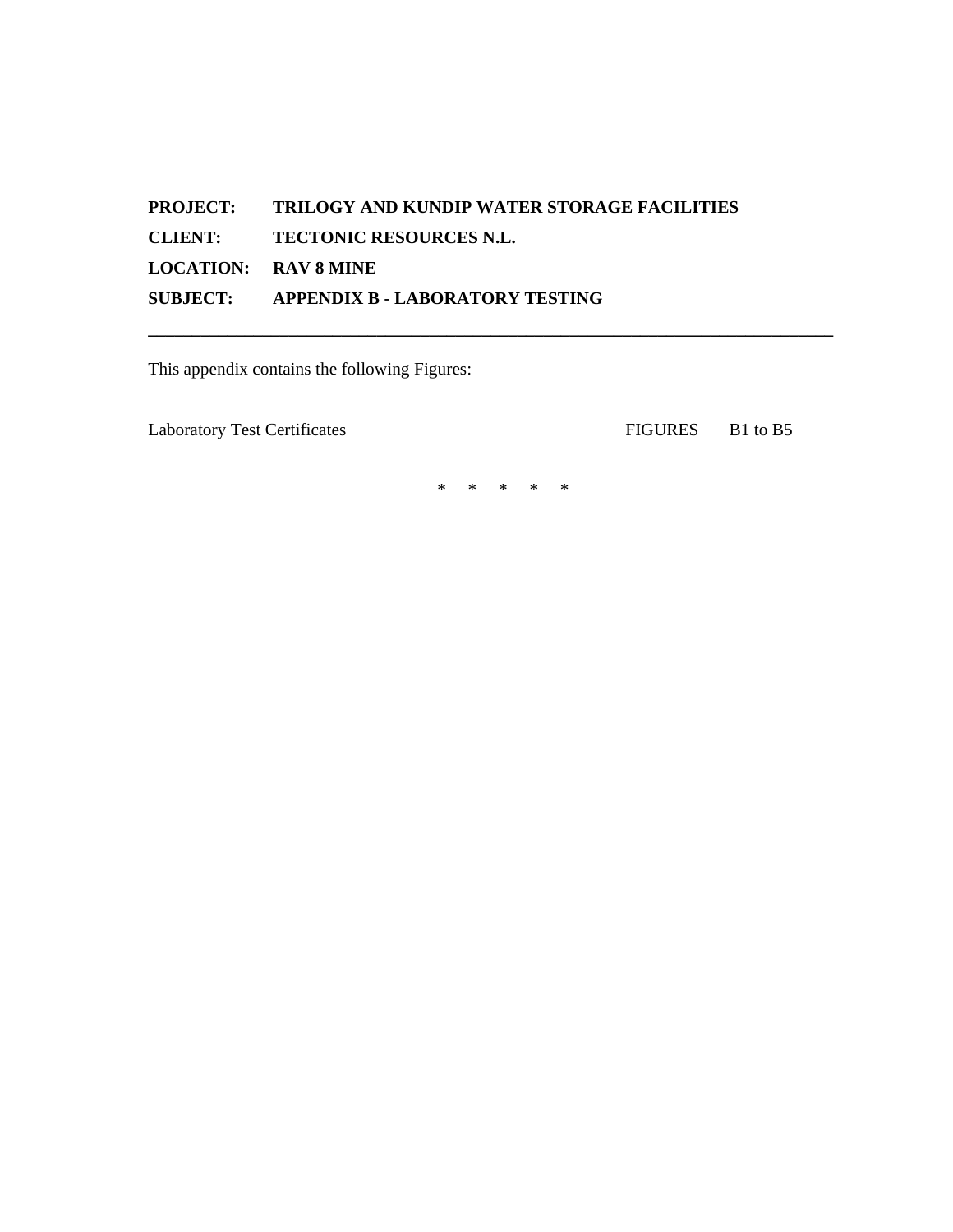# **PROJECT: TRILOGY AND KUNDIP WATER STORAGE FACILITIES CLIENT: TECTONIC RESOURCES N.L. LOCATION: RAV 8 MINE SUBJECT: APPENDIX C – STABILITY ANALYSES**

This appendix contains the following Figures:

| Stability Analysis – Case 1 | FIGURE | - CT |
|-----------------------------|--------|------|
| Stability Analysis – Case 2 | FIGURE |      |

\* \* \* \* \*

**\_\_\_\_\_\_\_\_\_\_\_\_\_\_\_\_\_\_\_\_\_\_\_\_\_\_\_\_\_\_\_\_\_\_\_\_\_\_\_\_\_\_\_\_\_\_\_\_\_\_\_\_\_\_\_\_\_\_\_\_\_\_\_\_\_\_\_\_\_\_\_\_\_\_\_\_\_\_**